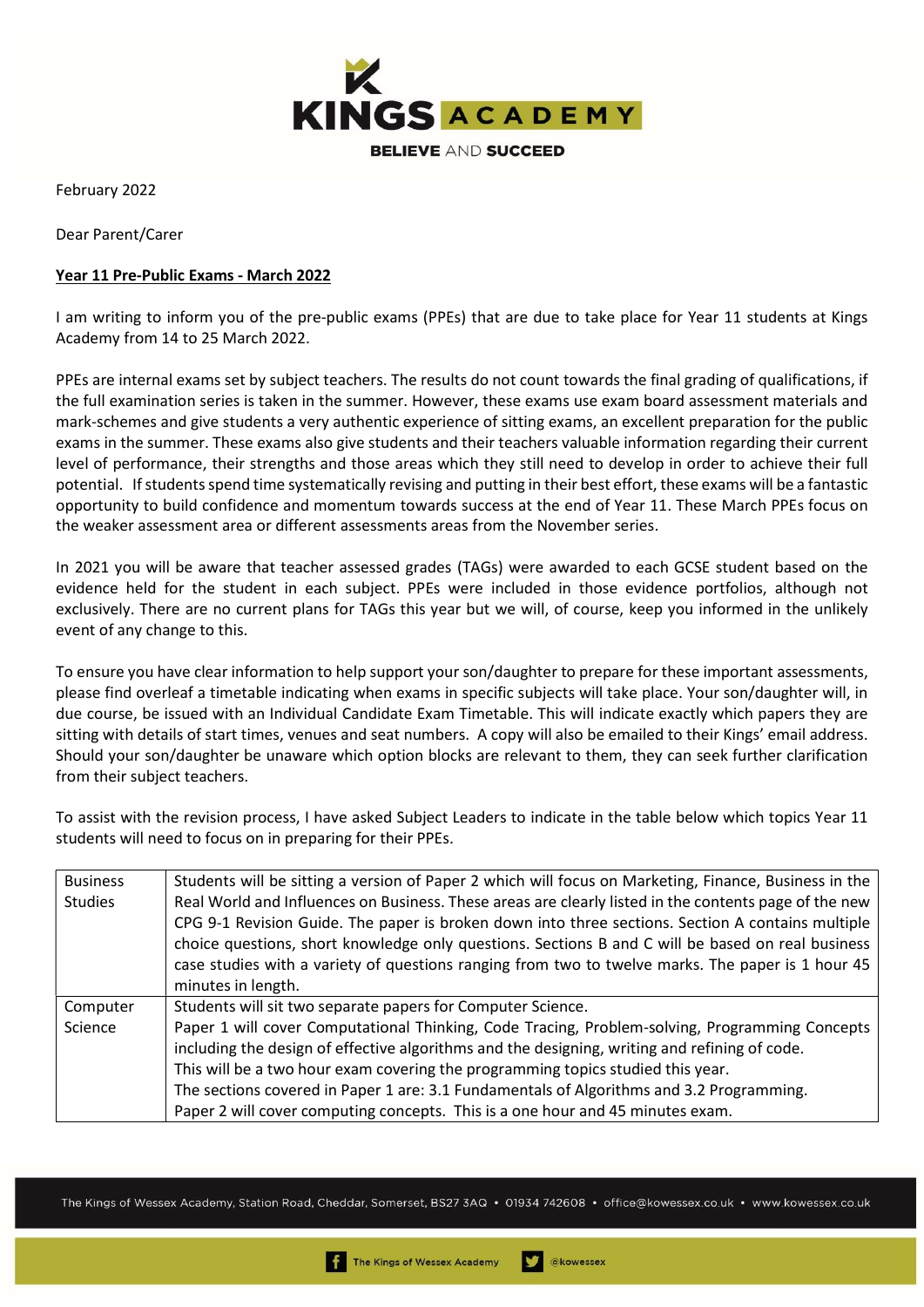|                                    | The sections covered in Paper 2 are: 3.3 Fundamentals of data representation, 3.4 Computer systems,<br>3.5 Fundamentals of Computer Networks, 3.6 Cyber Security, 3.7 Relational Databases and SQL and<br>3.8 Ethical, Legal and Environmental Impacts                                                                                                                                                                                                                                                                                                                                                                                                                                                                                                                                                                                                                                                                                                                                                                                                                                                                                                |  |  |  |  |  |  |  |
|------------------------------------|-------------------------------------------------------------------------------------------------------------------------------------------------------------------------------------------------------------------------------------------------------------------------------------------------------------------------------------------------------------------------------------------------------------------------------------------------------------------------------------------------------------------------------------------------------------------------------------------------------------------------------------------------------------------------------------------------------------------------------------------------------------------------------------------------------------------------------------------------------------------------------------------------------------------------------------------------------------------------------------------------------------------------------------------------------------------------------------------------------------------------------------------------------|--|--|--|--|--|--|--|
|                                    | Please see the Computer Science revision section of Firefly, supplied revision resources and official<br>revision guides for resources to help prepare effectively.                                                                                                                                                                                                                                                                                                                                                                                                                                                                                                                                                                                                                                                                                                                                                                                                                                                                                                                                                                                   |  |  |  |  |  |  |  |
| Creative<br>iMedia                 | The exam will be a past paper covering the examined unit R081 - Pre production skills. This exam is<br>one hour and 15 minutes. This will be a useful opportunity to reinforce your revision for the external<br>assessment and if necessary, the re-sit opportunity in May this year.                                                                                                                                                                                                                                                                                                                                                                                                                                                                                                                                                                                                                                                                                                                                                                                                                                                                |  |  |  |  |  |  |  |
| Design &<br>Technology             | This is a two-hour exam. The exam will be a mixture of multiple choice, short and long answer<br>questions. The exam paper will cover the three areas of study: Core Technical Principles, Specialist                                                                                                                                                                                                                                                                                                                                                                                                                                                                                                                                                                                                                                                                                                                                                                                                                                                                                                                                                 |  |  |  |  |  |  |  |
| Product                            | Technical Principles and Designing & Making Principles.                                                                                                                                                                                                                                                                                                                                                                                                                                                                                                                                                                                                                                                                                                                                                                                                                                                                                                                                                                                                                                                                                               |  |  |  |  |  |  |  |
| Design                             | Topics for the exam include Energy: sources, fossil fuels and renewables. Batteries: alkaline and<br>rechargeable. Manufacturing: designing for maintenance, JIT production: advantages and<br>disadvantages. Addition processes: laminating, 3D printing, soldering, welding. Removing waste<br>materials: turning, sawing, drilling, cutting, sanding, filing. Health & Safety: safely using tools and<br>equipment. Surface finishes: aesthetics and function. Quality controls: benefits and examples.<br>Working with tolerances. Forces: bending, compression and tension. Materials and their working<br>properties: biodegradable, card and boards: types, uses and properties, Timbers: hardwoods,                                                                                                                                                                                                                                                                                                                                                                                                                                           |  |  |  |  |  |  |  |
|                                    | softwoods, manufactured boards, Kevlar: structure, uses and properties. Sources of materials.<br>Processes that convert timbers into a workable form (stock forms). Sustainability: global warming,<br>the environmental impact of designing and manufacturing products. Product analysis: the suitability<br>of a design for target markets, function, aesthetics, safety and sizes. Design and making processes:<br>designer collaboration: benefits. Advantages and disadvantages of 2D and 3D drawing. Orthographic                                                                                                                                                                                                                                                                                                                                                                                                                                                                                                                                                                                                                               |  |  |  |  |  |  |  |
| English                            | projection: plan view, side view, front view. Modelling: reasons for and advantages.<br>Students will sit Section A only of the English Language Paper 1: Creative Reading and Writing                                                                                                                                                                                                                                                                                                                                                                                                                                                                                                                                                                                                                                                                                                                                                                                                                                                                                                                                                                |  |  |  |  |  |  |  |
| Language                           | paper. Students will be asked to answer questions analysing and evaluating the methods used in an<br>extract from a fiction text in Section A of this exam. They will read one source and answer 4<br>questions on it: question 1 tests comprehension; question 2 asks students to analyse language;                                                                                                                                                                                                                                                                                                                                                                                                                                                                                                                                                                                                                                                                                                                                                                                                                                                  |  |  |  |  |  |  |  |
|                                    | question 3 asks students to analyse structure; question 4 asks students to evaluate the source in<br>response to a statement. There are past papers and revision resources on Firefly to aid revision for<br>this PPE.                                                                                                                                                                                                                                                                                                                                                                                                                                                                                                                                                                                                                                                                                                                                                                                                                                                                                                                                |  |  |  |  |  |  |  |
| English<br>Literature              | Students will complete an exam question on Power and Conflict Poetry. This question will assess<br>their ability to understand texts, use evidence, analyse methods and make links to influencing<br>context. There are pages on Firefly with past paper questions and revision resources for this unit.<br>They should also use their Poetry Anthology for revision.                                                                                                                                                                                                                                                                                                                                                                                                                                                                                                                                                                                                                                                                                                                                                                                 |  |  |  |  |  |  |  |
| Food<br>Preparation<br>& Nutrition | Students will sit a one hour 45 minute written exam testing their theoretical knowledge of food<br>preparation and nutrition. There will be a variety of long and short questions including multiple<br>choice. Students will be shown how to research and prepare for the examination leading up to their<br>PPE. Students will be able to access revision materials available on Firefly.                                                                                                                                                                                                                                                                                                                                                                                                                                                                                                                                                                                                                                                                                                                                                           |  |  |  |  |  |  |  |
| French/<br>German                  | PPEs will take place for the three skill areas: reading, listening and writing.<br>Students should focus on learning topic specific vocabulary and practising tasks for the skill areas. All<br>revision resources and links to past papers can be found on Firefly in the "Revise" section and by using<br>the "Memrise" "Duolingo" or "Quizlet" link on the Web-links section. Students can also find exam<br>style tasks in their work booklets. The topics (at both Higher and Foundation level) will range from:<br>Relationships with family and friends, marriage/partnership, social media, mobile technology, music,<br>cinema and tv, food and eating out, sport, home, town and local region, social issues:<br>charity/voluntary work, healthy and unhealthy living, global issues: the environment,<br>poverty/homelessness, travel & tourism, current and future study & employment.<br>In preparation for the writing exam students should use BBC Bitesize, Languages online, the CPG 9-1<br>Revision Guides and Firefly links to revise the past, present and future verb tenses, word order rules<br>and opinion sentence starters. |  |  |  |  |  |  |  |
| Geography                          | Students will be sitting a one hour examination to assess a Human Geography and a Physical<br>Geography topic which they have studied. The topics are: 'The Living world' and 'Urban Issues and<br>challenges'. Students must therefore revise both of these topics in detail. The exam will be worth 55<br>marks and students will all sit the same exam paper. The exam will test a range of geographical<br>knowledge and skills through a variety of questions (ranging from multiple choice to extended written<br>answers). Questions will therefore range from one mark questions to nine mark questions. There may<br>be questions in the exam where students will need to use examples or a case study(ies) so it is<br>important they are familiar with any case study content. Students are reminded that appropriate<br>spelling, punctuation and grammar as well as clear presentation of answers are required. To ensure                                                                                                                                                                                                                |  |  |  |  |  |  |  |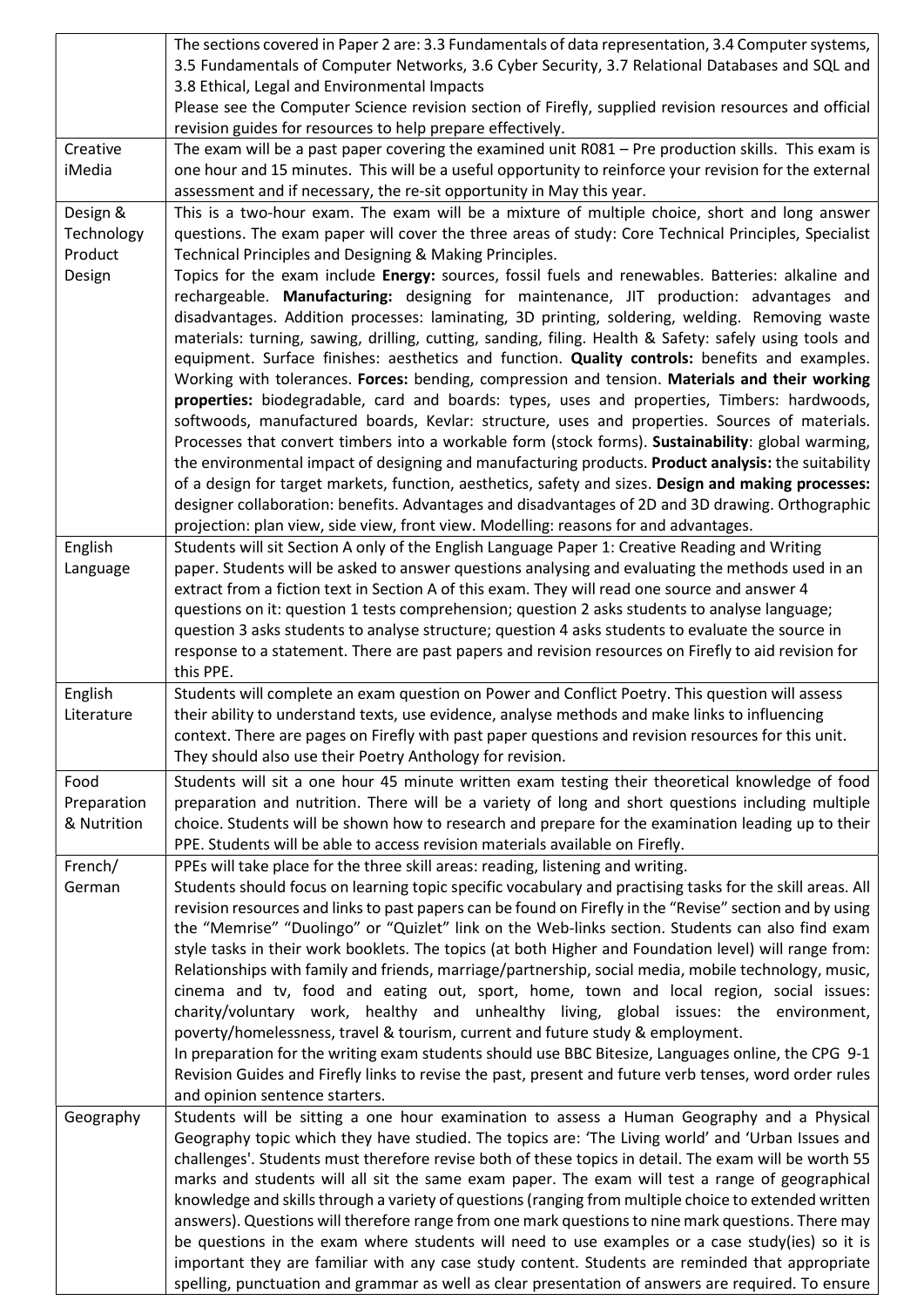|                | they have revised effectively, students should use their exercise books (with 'Topic Overviews' and      |  |  |  |  |  |  |  |
|----------------|----------------------------------------------------------------------------------------------------------|--|--|--|--|--|--|--|
|                | 'Key Words') and revision guides to prepare for this exam. The relevant revision guide pages will be     |  |  |  |  |  |  |  |
|                | indicated as a task on Firefly. If students follow the revision timetable sent out in September, then    |  |  |  |  |  |  |  |
|                | this will support them in which pages to revise and help structure their revision.                       |  |  |  |  |  |  |  |
| History        | Students will complete a full Paper 2, focused on the Early Elizabethan England. Students should         |  |  |  |  |  |  |  |
|                | revise both the content and how to answer the exam questions using their purple and yellow exercise      |  |  |  |  |  |  |  |
|                | books. A firefly task with revision lists, a timetable of revision and supporting materials has been set |  |  |  |  |  |  |  |
|                | for all year 11 students. Revision materials and exam question guidance are also available on Firefly    |  |  |  |  |  |  |  |
|                | and include practice exam questions to complete. Revision session after school on Wednesdays 3.15-       |  |  |  |  |  |  |  |
|                | 4pm will also be focused on preparing students for the Elizabethan paper and all students are invited    |  |  |  |  |  |  |  |
|                | to attend.                                                                                               |  |  |  |  |  |  |  |
| Maths          | Students will take a 90-minute calculator paper. A topic list similar to what pupils will receive in the |  |  |  |  |  |  |  |
|                | summer will be provided before February half term. All past papers and revision resources can be         |  |  |  |  |  |  |  |
|                | found on the Maths Firefly page.                                                                         |  |  |  |  |  |  |  |
| Music          | Students should use their anthology scores, notes from their exercise books and recordings (available    |  |  |  |  |  |  |  |
|                | on YouTube) and the resources on Firefly to prepare for the exam. Revision should cover the set          |  |  |  |  |  |  |  |
|                | works, in the four areas of study: Instrumental Music 1700 - 1820, Vocal Music, Music for stage and      |  |  |  |  |  |  |  |
|                | screen and Fusions.                                                                                      |  |  |  |  |  |  |  |
|                |                                                                                                          |  |  |  |  |  |  |  |
|                | The exam paper will fall into two sections, A & B:                                                       |  |  |  |  |  |  |  |
|                | The first part of section A will be short answer listening questions based on the set works (26 marks).  |  |  |  |  |  |  |  |
|                | This will be followed by a musical dictation question (nine marks) and a short answer, unfamiliar        |  |  |  |  |  |  |  |
|                | listening question (10 marks).                                                                           |  |  |  |  |  |  |  |
|                | Section B is an extended writing question based on an extract from one of the set works and a related    |  |  |  |  |  |  |  |
|                | but unfamiliar work (12 marks).                                                                          |  |  |  |  |  |  |  |
| P.E.           | Students will sit two, one hour papers for GCSE PE. In order to prepare for these exams students         |  |  |  |  |  |  |  |
|                | should focus on all their work since starting the course in Year 9 and what they will have studied up    |  |  |  |  |  |  |  |
|                | to the end of November in Year 11. This work includes Anatomy and Physiology, Physical Training,         |  |  |  |  |  |  |  |
|                | Social Cultural Issues, Sports Psychology and Health Fitness and Well Being. Students will be            |  |  |  |  |  |  |  |
|                | supplied with revision material to help with preparation for this exam. Some power points used in        |  |  |  |  |  |  |  |
|                | lessons are also available on Firefly. A revision guide is also available to purchase from the Academy.  |  |  |  |  |  |  |  |
| Religious      | The one-hour exam will focus on the Judaism and Christianity beliefs and teaching units studied in       |  |  |  |  |  |  |  |
| <b>Studies</b> | Years 9 and 10. Students will answer two complete questions: each requiring part a, b, c and d           |  |  |  |  |  |  |  |
|                | answers. Students need to revise using the GCSE RPE Christianity and Judaism Firefly pages and           |  |  |  |  |  |  |  |
|                | subject revision guides.                                                                                 |  |  |  |  |  |  |  |
| Science        | Students will be sitting a paper in each separate science subject the content of which is as follows:    |  |  |  |  |  |  |  |
|                | <b>Biology - Paper 2</b>                                                                                 |  |  |  |  |  |  |  |
|                | Topic 5 – Homeostasis and Response, Topic 6 – Variation and Evolution, Topic 7 - Ecology                 |  |  |  |  |  |  |  |
|                | Chemistry - Paper 2                                                                                      |  |  |  |  |  |  |  |
|                | Topic 6 – The rate and extent of chemical change, Topic 7 – Organic Chemistry, Topic 8 – Chemical        |  |  |  |  |  |  |  |
|                | Analysis, Topic 9 – Chemistry of the Atmosphere, Topic 10 – Using Resources                              |  |  |  |  |  |  |  |
|                | Physics - Paper 1                                                                                        |  |  |  |  |  |  |  |
|                | Topic 1 – Energy, Topic 2 – Electricity, Topic 3 – Particle model of matter, Topic 4 – Atomic Structure  |  |  |  |  |  |  |  |

## The following subjects will hold assessments outside of the PPE timetable, if it is not listed below the teacher will communicate with the students separately:

| Art,        | Students are currently developing and planning final design ideas in sketchbooks for the 10 hours of   |  |  |  |  |  |  |  |
|-------------|--------------------------------------------------------------------------------------------------------|--|--|--|--|--|--|--|
| Photography | supervised time over two days (exam conditions) to create final outcomes for Component 1 in May        |  |  |  |  |  |  |  |
| & Textiles  | 2022. All students have a time plan and check list of both classwork and homework tasks to follow.     |  |  |  |  |  |  |  |
|             | 11A/Art - 10 hours of supervised time (3rd & 4th May)                                                  |  |  |  |  |  |  |  |
|             | 11C/Tx - 10 hours of supervised time (4th & 5th May)                                                   |  |  |  |  |  |  |  |
|             | 11D/Art - 10 hours of supervised time (5th & 6th May)                                                  |  |  |  |  |  |  |  |
| Performing  | Students will be working on their assessed devised performance in response to a brief. Students will   |  |  |  |  |  |  |  |
| Arts        | create 7 minutes of original performance that demonstrates a confident use of technical and            |  |  |  |  |  |  |  |
|             | expressive skills. The piece should include performance material that has been influenced by at least  |  |  |  |  |  |  |  |
|             | three practitioner styles.                                                                             |  |  |  |  |  |  |  |
|             | Students have been provided with a weekly revision plan which is also available via the Performing     |  |  |  |  |  |  |  |
|             | Arts Firefly page. Resources, examples and structures for written logs are also available via Firefly. |  |  |  |  |  |  |  |